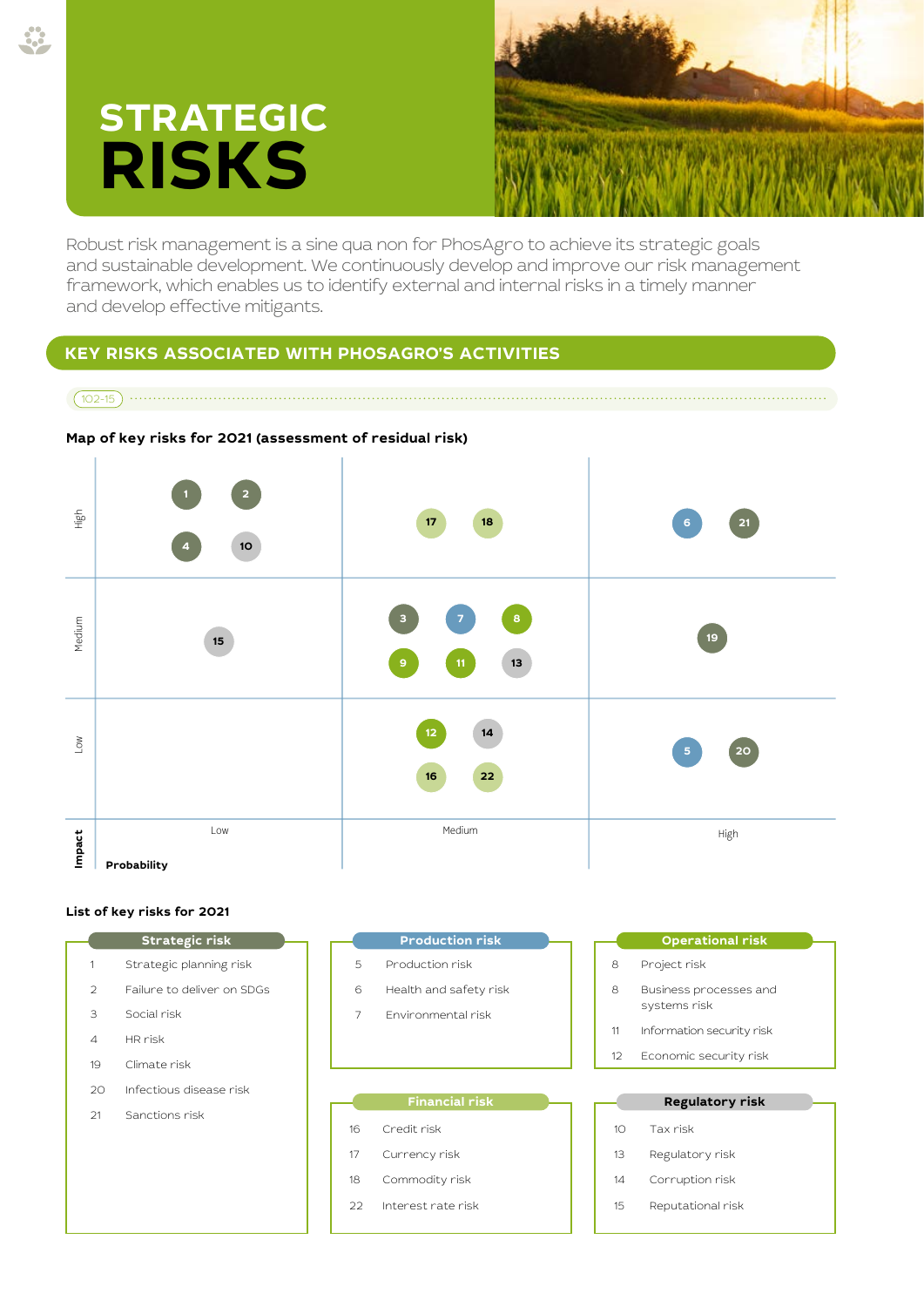STRATEGIC REPORT 72/73

# **Key risks**

| <b>Risk</b>                                                      | Description                                                                                                                                                                                                                                                                | <b>Risk mitigants</b>                                                                                                                                                                                                                                                                                                                                                                                                                                                                                                                                                                                                                                                                                                                                                                                                                                                                                                  | Key indicators / risks<br>materialised in 2020                                                |
|------------------------------------------------------------------|----------------------------------------------------------------------------------------------------------------------------------------------------------------------------------------------------------------------------------------------------------------------------|------------------------------------------------------------------------------------------------------------------------------------------------------------------------------------------------------------------------------------------------------------------------------------------------------------------------------------------------------------------------------------------------------------------------------------------------------------------------------------------------------------------------------------------------------------------------------------------------------------------------------------------------------------------------------------------------------------------------------------------------------------------------------------------------------------------------------------------------------------------------------------------------------------------------|-----------------------------------------------------------------------------------------------|
|                                                                  | Risk associated with the<br>adoption of an incorrect                                                                                                                                                                                                                       | The Company actively monitors both internal and external<br>factors that could impact the strategy. PhosAgro also takes                                                                                                                                                                                                                                                                                                                                                                                                                                                                                                                                                                                                                                                                                                                                                                                                | Deviations from<br>strategic targets.                                                         |
| <b>Strategic planning</b>                                        | strategic decision and<br>ensuing management<br>decisions, resulting<br>from an erroneous<br>assessment of internal<br>and external factors that<br>have an impact on the<br>Company's prospects<br>for development and its<br>ability to achieve strategic<br>objectives. | a systematic approach to assessing the potential costs and<br>benefits of new strategic projects to facilitate and improve<br>the decision-making process.                                                                                                                                                                                                                                                                                                                                                                                                                                                                                                                                                                                                                                                                                                                                                             | No material risk events<br>occurred.                                                          |
| <b>Failure to deliver</b><br>on sustainable<br>development goals | Risk factors for the<br>Company's sustainable<br>development include<br>failure to set the<br>Sustainable Development<br>Goals (SDGs) or update<br>them in a timely manner,<br>as well as the lack of<br>resources and processes<br>necessary to achieve the<br>SDGs.      | In 2020, the Company made great progress in mitigating<br>sustainability risks. The Sustainable Development Committee<br>helped set and prioritise the SDGs and strategic ESG targets<br>covering environmental, social, and corporate governance<br>matters. To achieve the same, PhosAgro developed action<br>plans, including the low-carbon transition plan, the Climate<br>Strategy, the Water Strategy, and the Energy Efficiency<br>Programme.<br>For more information on the Company's activities<br>and indicators in this area, see page 6                                                                                                                                                                                                                                                                                                                                                                   | Deviations from SDG<br>targets.<br>No material risk events<br>occurred.                       |
| <b>Social</b>                                                    | Risk of an adverse social<br>environment in the regions<br>of operation.                                                                                                                                                                                                   | With its commitment to the principles of partnership and<br>cooperation between private business and the government,<br>the Company runs a number of social programmes on a<br>voluntary basis. Social projects are designed, among other<br>things, to support local authorities in promoting sports and<br>culture, and enhancing the public utilities and opportunities<br>for growth in the cities where the Company operates.<br>Sustainable development in the regions of operation is one<br>of the key goals the Company pursues in its community<br>activities. In particular, PhosAgro provided substantial<br>support to public health authorities in the cities of its<br>operation with a view to combating the spread of a novel<br>coronavirus (COVID-19) in 2020.<br>For more information on the Company's activities<br>in this area see the Contributing to Local<br>Communities section on page 180 | Deviations from<br>ESG targets (social<br>dimension).<br>No material risk events<br>occurred. |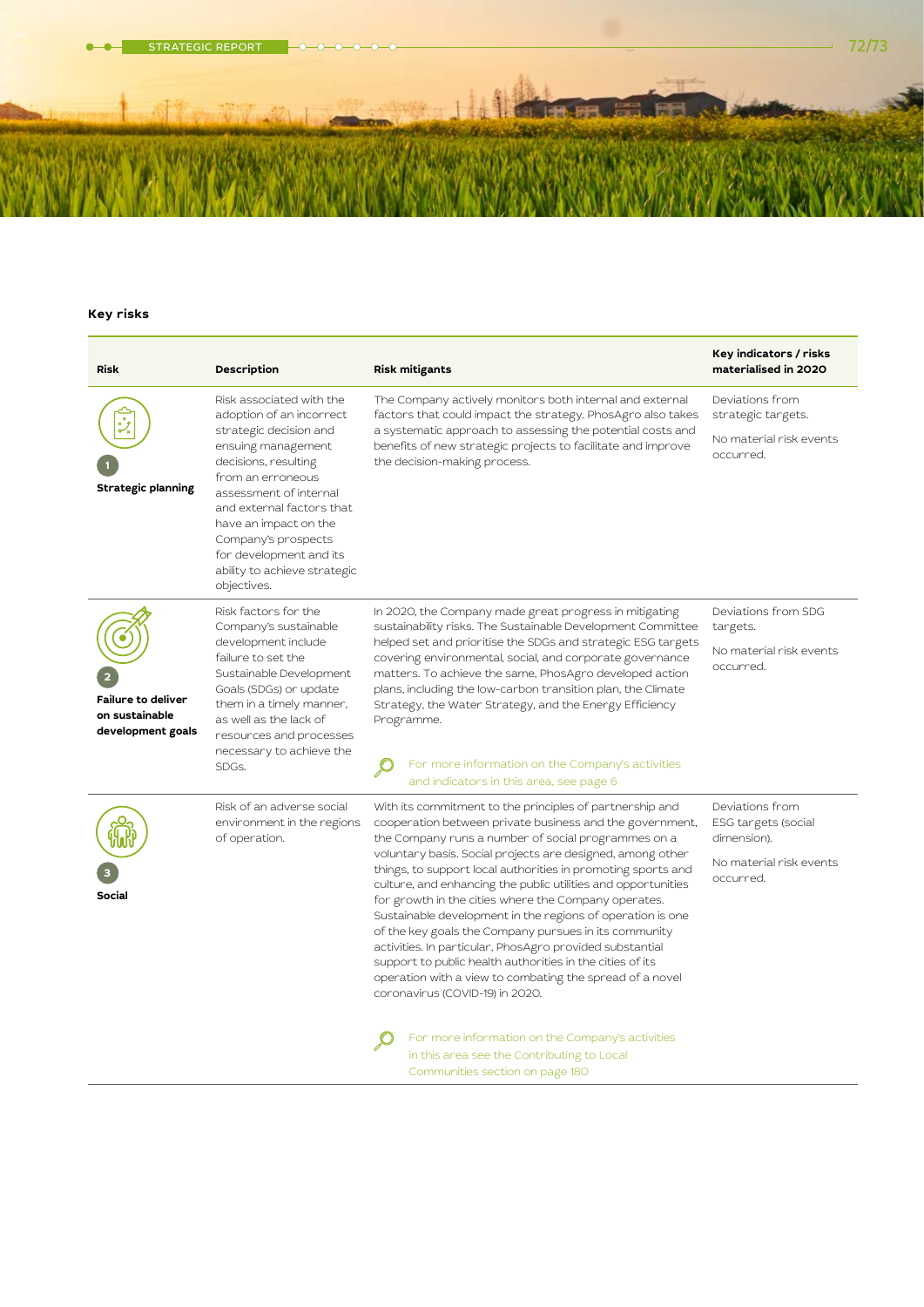| <b>Risk</b>              | Description                                                                                                                                                                                                                  | <b>Risk mitigants</b>                                                                                                                                                                                                                                                                                                                                                                                                                                                                                                                                                                                                                                                                                                                                                                                                                                                                       | Key indicators / risks<br>materialised in 2020                                                                                                                                                                                                                               |
|--------------------------|------------------------------------------------------------------------------------------------------------------------------------------------------------------------------------------------------------------------------|---------------------------------------------------------------------------------------------------------------------------------------------------------------------------------------------------------------------------------------------------------------------------------------------------------------------------------------------------------------------------------------------------------------------------------------------------------------------------------------------------------------------------------------------------------------------------------------------------------------------------------------------------------------------------------------------------------------------------------------------------------------------------------------------------------------------------------------------------------------------------------------------|------------------------------------------------------------------------------------------------------------------------------------------------------------------------------------------------------------------------------------------------------------------------------|
| ΗR                       | Developments and<br>decisions related to the<br>hiring, development and<br>retention of employees.                                                                                                                           | PhosAgro runs independent and joint programmes<br>seeking to train and attract young talents, including those<br>from other regions, develop employee skills and enhance<br>motivation as a way to improve retention and productivity.<br>Given the rising number of employees working from home<br>in 2020, the Company is introducing an online personnel<br>appraisal system together with qualification criteria.                                                                                                                                                                                                                                                                                                                                                                                                                                                                       | Personnel turnover and<br>skill mismatch.<br>No material risk events<br>occurred.                                                                                                                                                                                            |
|                          |                                                                                                                                                                                                                              | For more information on the Company's activities<br>in this area, see the People Development section<br>on page 116                                                                                                                                                                                                                                                                                                                                                                                                                                                                                                                                                                                                                                                                                                                                                                         |                                                                                                                                                                                                                                                                              |
| Production               | Technical/industrial<br>disruptors of production<br>processes, unscheduled<br>equipment downtime.                                                                                                                            | PhosAgro seeks to ensure uninterrupted operation of<br>machinery and reduce unscheduled equipment downtime.<br>To that end, the Company invests in the construction<br>and upgrade of equipment and carries out preventative<br>maintenance and major overhauls by relying on backup<br>equipment and a reserve pool of components, accessories<br>and spare parts. The Company's insurance programme<br>covers the risk of production disruptions.                                                                                                                                                                                                                                                                                                                                                                                                                                         | Unscheduled equipment<br>downtime.<br>No material risk events<br>occurred.                                                                                                                                                                                                   |
| <b>Health and safety</b> | Risk associated with<br>injuries, occupational<br>illnesses, accidents and<br>incidents at hazardous<br>production facilities, and<br>non-compliance with<br>statutory requirements<br>in the realm of health and<br>safety. | PhosAgro enforces health and safety in workplaces in line<br>with applicable laws and best global practices. To that end,<br>the Company trains staff in health and safety and regularly<br>checks their knowledge, promotes safety culture, and<br>makes sure that all contractors adhere to the health and<br>safety standards. In addition, safety audits and inspections<br>ensure compliance with applicable regulations and OHSAS<br>18001 requirements. Tasks and measures to reduce the<br>corresponding risks in various Company's activities are<br>defined in its Health and Safety Strategy. Given the rising<br>number of employees working from home in 2020, the<br>Company arranged for online training in internal regulations<br>on health and fire safety.<br>For more information on the Company's indicators<br>in this area, see the Health and Safety Review section | Deviations in terms of<br>workplace injuries and<br>incidents<br>2020 saw some risks<br>materialise in terms<br>of workplace injuries.<br>The Company carefully<br>investigated each<br>accident, with remedial<br>action plans developed<br>to prevent their<br>recurrence. |

on page 134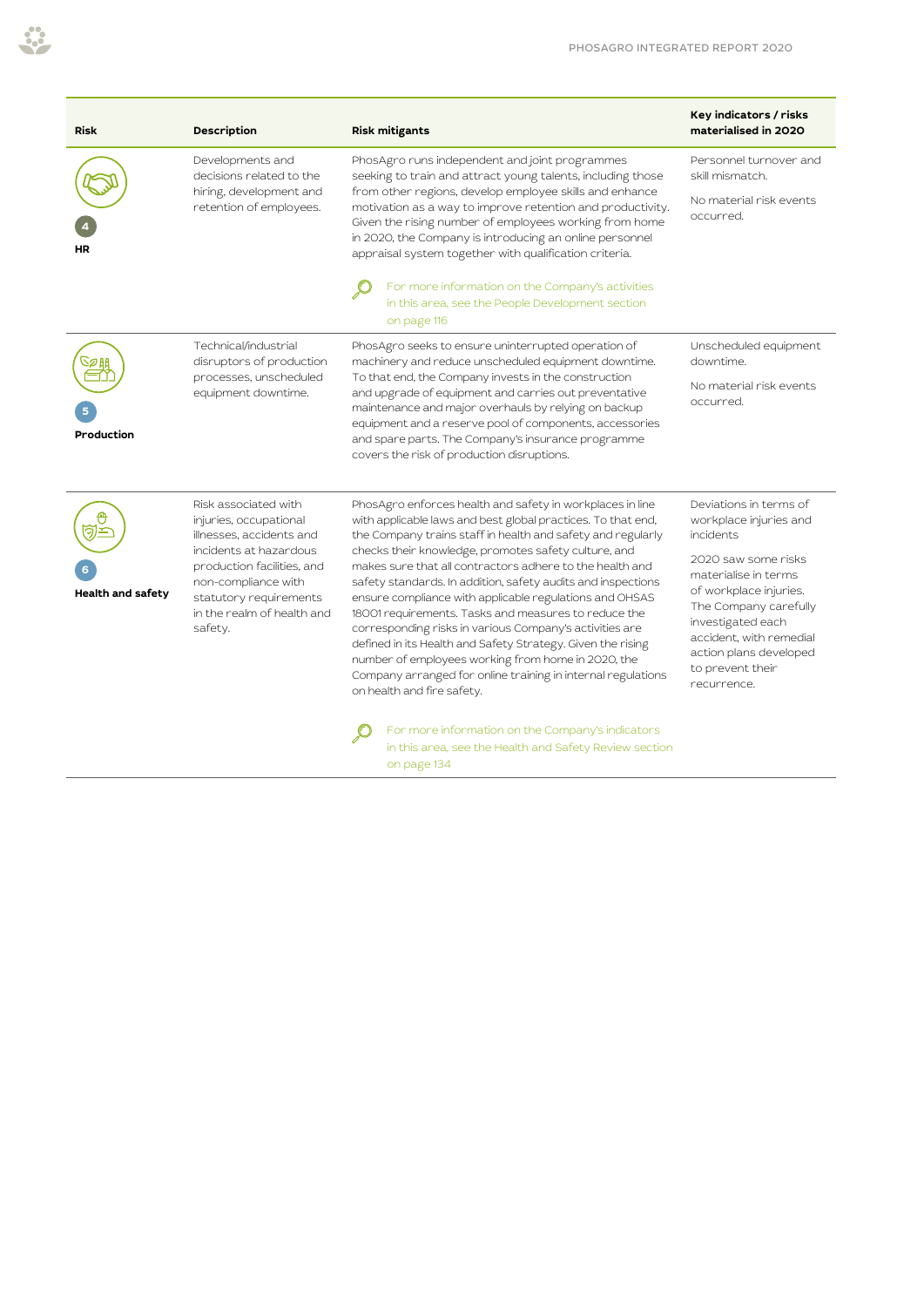۰

| <b>Risk</b>                                 | Description                                                                                                                                                    | <b>Risk mitigants</b>                                                                                                                                                                                                                                                                                                                                                                                                                                                                                                                                                                                                                                                                                                                                                                                                                                                                                                                                                                                                                                                                                                                                                                                                                                                                                     | Key indicators / risks<br>materialised in 2020                                                          |
|---------------------------------------------|----------------------------------------------------------------------------------------------------------------------------------------------------------------|-----------------------------------------------------------------------------------------------------------------------------------------------------------------------------------------------------------------------------------------------------------------------------------------------------------------------------------------------------------------------------------------------------------------------------------------------------------------------------------------------------------------------------------------------------------------------------------------------------------------------------------------------------------------------------------------------------------------------------------------------------------------------------------------------------------------------------------------------------------------------------------------------------------------------------------------------------------------------------------------------------------------------------------------------------------------------------------------------------------------------------------------------------------------------------------------------------------------------------------------------------------------------------------------------------------|---------------------------------------------------------------------------------------------------------|
| Environmental                               | Risk of potential<br>environmental damage<br>resulting from the<br>Company's operations.                                                                       | The Company has put in place the Environmental Policy, the<br>Water Strategy for 2020-2025, and the Code of Conduct for<br>Counterparties setting out key environmental requirements<br>for suppliers and contractors. PhosAgro conducts regular<br>analysis and assessment of its impact on the environment.<br>The environmental impact is mitigated through the<br>upgrade of treatment and warehousing facilities and the<br>implementation of energy efficiency programmes. The<br>Company partners with the UNESCO and the International<br>Union of Pure and Applied Chemistry (IUPAC) to provide<br>research grants as part of the Green Chemistry for Life<br>project seeking to protect the environment and human<br>health through energy efficient processes and eco-efficient<br>technologies based on innovative solutions. PhosAgro's<br>investment projects harness the best available techniques to<br>reduce unit feedstock and energy costs while also cutting unit<br>emissions of regulated substances. The Company discloses<br>its environmental impact mitigation goals and performance in<br>line with applicable laws and as part of the Carbon Disclosure<br>Project. In 2020, the Company's CDP rating was raised from C<br>to B-, which is one of the best scores in Russia. | Deviations from<br>environmental impact<br>targets.<br>No material risk events<br>occurred.             |
|                                             |                                                                                                                                                                | For more information on the Company's activities<br>in this area, see the Sustainability Report:<br>Environmental Review section on page 148                                                                                                                                                                                                                                                                                                                                                                                                                                                                                                                                                                                                                                                                                                                                                                                                                                                                                                                                                                                                                                                                                                                                                              |                                                                                                         |
| Project                                     | Risk associated with<br>delays and budget<br>overruns in construction<br>and upgrade projects,<br>along with failure to deliver<br>project efficiency targets. | PhosAgro strives to adhere to approved project<br>budgets and schedules and to take a unified<br>implementation approach leveraging a variety of<br>project management tools. All projects go through a<br>multi-step review and approval process. For large-<br>scale and strategically important projects, dedicated<br>project management offices are set up. The Company<br>regularly monitors progress against project budgets<br>and deadlines.                                                                                                                                                                                                                                                                                                                                                                                                                                                                                                                                                                                                                                                                                                                                                                                                                                                     | Deviations from project<br>efficiency targets.<br>No material risk events<br>occurred.                  |
| <b>Business</b><br>processes and<br>systems | Inefficiency or disruption<br>of the Company's business<br>processes, including risks<br>related to counterparties<br>and supply chain.                        | PhosAgro seeks to maximise efficiency of all its<br>business processes and systems. Business process<br>efficiency reviews are conducted on a regular basis<br>to identify potential bottlenecks and develop and<br>implement efficiency improvement initiatives. The<br>Company strives to minimise the risk of disruptions<br>in supplies of key raw materials to its production<br>facilities. To that end, PhosAgro uses multi-stage<br>tender procedures and enters into long-term<br>contracts with its most reliable suppliers. The<br>Company also monitors its IT infrastructure on an<br>ongoing basis and carries out a number of initiatives<br>to mitigate risks associated with business process<br>disruptions caused by technological factors or<br>cyberattacks.                                                                                                                                                                                                                                                                                                                                                                                                                                                                                                                         | Deviations from business<br>process targets (by<br>focus area).<br>No material risk events<br>occurred. |
| Tax                                         | Potential claims lodged by<br>tax authorities in response<br>to the Company's failure<br>to correctly file tax<br>returns or pay taxes in<br>due time.         | PhosAgro complies with tax laws of the countries<br>where it operates. The Company tracks all changes<br>(including the planned ones) in tax laws, analyses the<br>law enforcement practices, and seeks clarifications<br>from the government on taxes. In addition, law and<br>accountancy firms are engaged to advise on the<br>administration of applicable tax laws.                                                                                                                                                                                                                                                                                                                                                                                                                                                                                                                                                                                                                                                                                                                                                                                                                                                                                                                                  | Tax claims.<br>No material risk events<br>occurred.                                                     |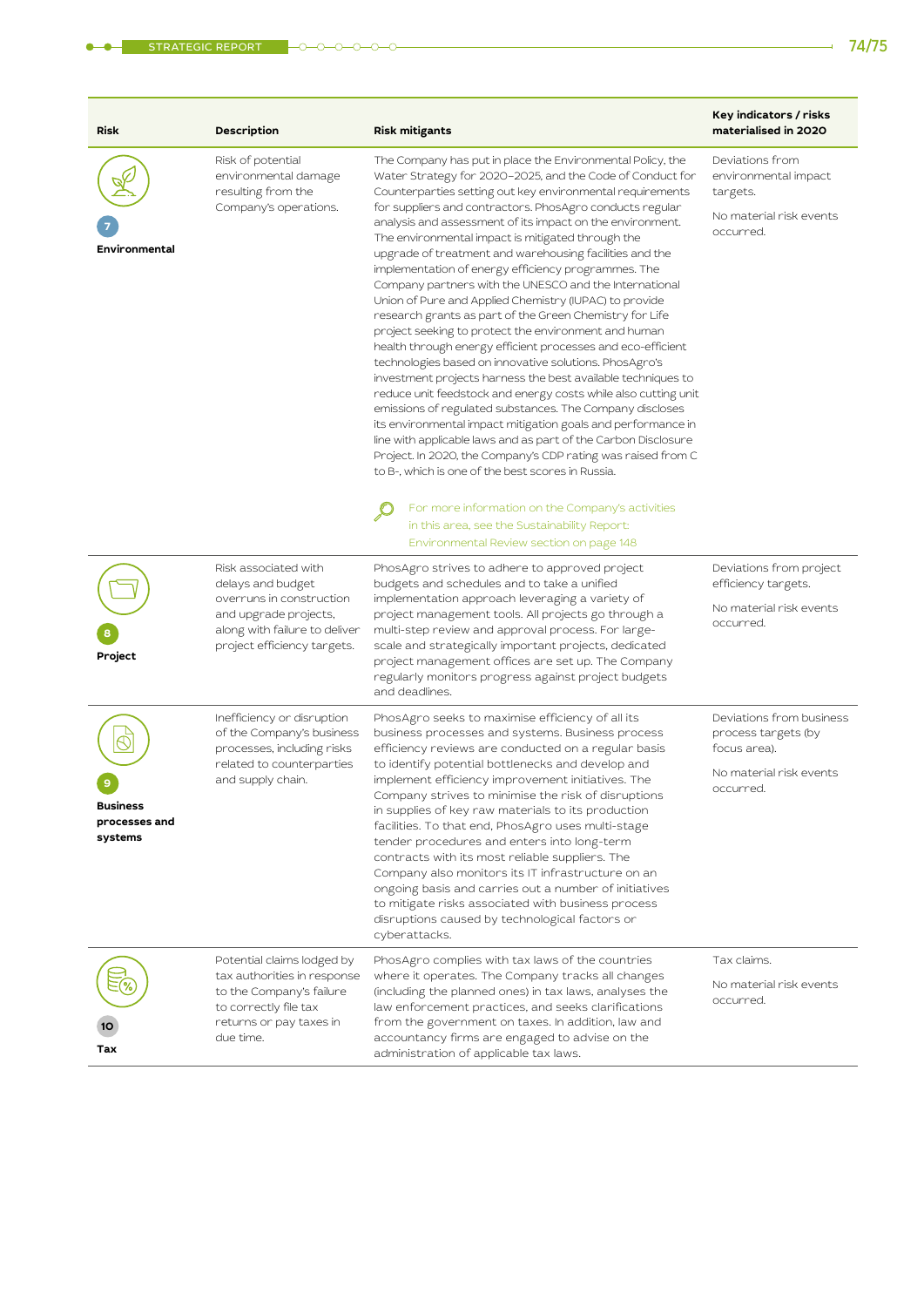| <b>Risk</b>                    | Description                                                                                                                                                                                                                                                             | Risk mitigants                                                                                                                                                                                                                                                                                                                                                                                                                                                                                                                                                                                                                                                             | Key indicators / risks<br>materialised in 2020                                                                                    |
|--------------------------------|-------------------------------------------------------------------------------------------------------------------------------------------------------------------------------------------------------------------------------------------------------------------------|----------------------------------------------------------------------------------------------------------------------------------------------------------------------------------------------------------------------------------------------------------------------------------------------------------------------------------------------------------------------------------------------------------------------------------------------------------------------------------------------------------------------------------------------------------------------------------------------------------------------------------------------------------------------------|-----------------------------------------------------------------------------------------------------------------------------------|
| <b>Information</b><br>security | Losses incurred on the<br>Company's property<br>and assets as a result of<br>unauthorised access to<br>its information systems or<br>disclosure of confidential<br>data.                                                                                                | PhosAgro implements a number of initiatives to<br>prevent unauthorised access to its information<br>systems and disclosure of confidential data. A wide<br>variety of technical and software solutions, including<br>those based on encryption, are used to control<br>access to information resources and systems. Access<br>rights are granted to specific user groups. There<br>is a clear definition of what constitutes confidential<br>information and how it should be handled. The<br>Company undertakes regular audits to ensure strict<br>compliance with its confidentiality policy.                                                                            | Unauthorised disclosure<br>of confidential data,<br>unauthorised access to<br>IT systems.<br>No material risk events<br>occurred. |
| Economic security              | Losses incurred on the<br>Company's property<br>and assets as a result<br>of economic crimes<br>committed by employees<br>or third parties, including<br>fraud and theft.                                                                                               | The Company takes steps to prevent potential damage<br>to its property and assets as a result of economic<br>law infringements, including by introducing access<br>authorisations to the Company's administrative and<br>production facilities, clearly differentiating between<br>responsibilities as part of contract or transaction<br>execution, vetting counterparties before signing a<br>contract, and putting in place a dedicated hotline.<br>Moreover, additional checks are undertaken by a variety<br>of the Company's functions.                                                                                                                              | Theft and fraud<br>incidents.<br>No material risk events<br>occurred.                                                             |
| Regulatory                     | Untimely receipt/extension<br>of licences; legislative<br>changes that might bring<br>about higher cost of<br>doing business, restrictive<br>policies by regulators,<br>weaker equity story of<br>the Company and/or<br>transformation of the<br>competitive landscape. | PhosAgro is in full compliance with applicable laws. To<br>make sure it gets timely updates on potential legislative<br>changes, the Company closely tracks initiatives of<br>legislators, the government and regulators, and takes<br>part in discussing such initiatives and drafting relevant<br>recommendations in partnership with professional<br>associations. The Company prepares and submits<br>documents in due time to receive or extend licences<br>required for its business.                                                                                                                                                                                | Deviations related to<br>regulatory compliance.<br>No material risk events<br>occurred.                                           |
| Corruption                     | Losses resulting from non-<br>compliance or inadequate<br>compliance with applicable<br>anti-corruption laws<br>by the Company or its<br>employees (penalties levied<br>against the Company by<br>government authorities<br>and other damages).                         | PhosAgro makes sure its facilities and partners fully<br>comply with applicable anti-corruption laws. To that<br>end, it provides training in combating corruption and<br>administrating the anti-corruption law, and promotes<br>zero tolerance towards corruption among the Company's<br>employees and partners. Among other things, the<br>Company has approved the Anti-Fraud and Anti-<br>Corruption Policy, the Code of Ethics, and the Regulations<br>on Conflict of Interest. The Company's counterparties are<br>obliged to declare their compliance with anti-corruption<br>laws. The Company is a member of the Anti-Corruption<br>Charter of Russian Business. | Corrupt practices,<br>conflicts of interest.<br>No material risk events<br>occurred.                                              |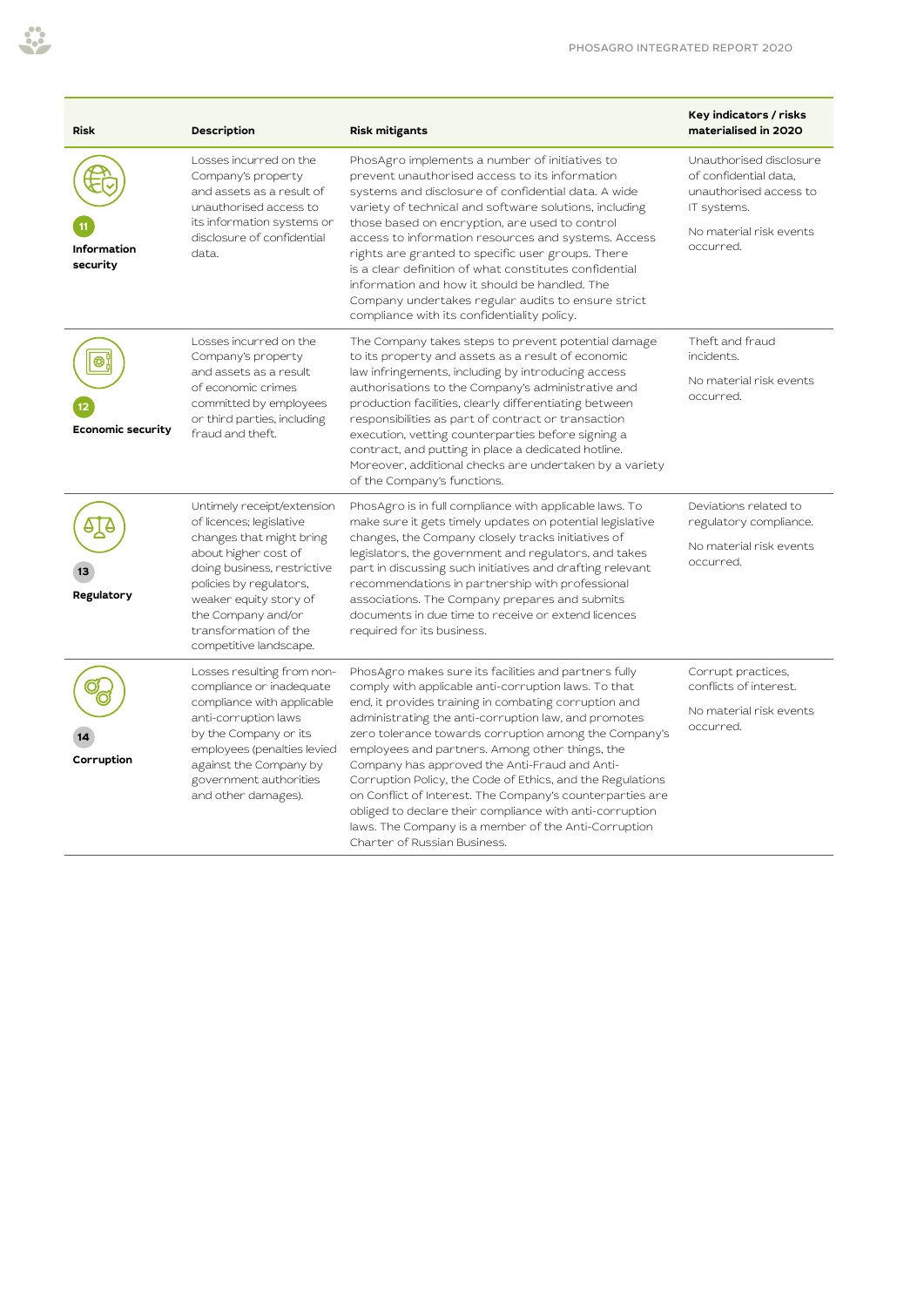| <b>Risk</b>        | Description                                                                                                                                                                                                                                                                | <b>Risk mitigants</b>                                                                                                                                                                                                                                                                                                                                                                                                                                                                                                                                                                                                                                                                                                                                                                                                                                                                                                                                                                                                                                                                                           | Key indicators / risks<br>materialised in 2020                                                     |
|--------------------|----------------------------------------------------------------------------------------------------------------------------------------------------------------------------------------------------------------------------------------------------------------------------|-----------------------------------------------------------------------------------------------------------------------------------------------------------------------------------------------------------------------------------------------------------------------------------------------------------------------------------------------------------------------------------------------------------------------------------------------------------------------------------------------------------------------------------------------------------------------------------------------------------------------------------------------------------------------------------------------------------------------------------------------------------------------------------------------------------------------------------------------------------------------------------------------------------------------------------------------------------------------------------------------------------------------------------------------------------------------------------------------------------------|----------------------------------------------------------------------------------------------------|
| Reputational risk  | Damage caused to the<br>Company's business<br>reputation as a result of<br>unauthorised disclosure<br>of information about the<br>Company's operations,<br>financial results, senior<br>management, etc. in the<br>mass media or employees'<br>neglect of business ethics. | In its operations, PhosAgro demonstrates commitment to<br>transparency by disclosing all relevant material facts and<br>circumstances. The Company has adopted an information<br>policy and a media engagement policy. Information about<br>the Company is available on its website and in the mass<br>media. PhosAgro provides comments in response to<br>media enquiries and regularly monitors coverage in both<br>Russian and international media. To protect its business<br>reputation, the Company has approved the Code of Ethics<br>setting out unified rules for PhosAgro's employees based<br>on the principles of integrity, good judgement, fair play<br>and partnership and designed to support the Company's<br>success.                                                                                                                                                                                                                                                                                                                                                                         | Stakeholder confidence.<br>No material risk events<br>occurred.                                    |
| Credit risk        | Financial losses caused<br>by the failure of buyers,<br>commercial contractors<br>and other financial<br>counterparties to fulfil<br>their financial obligations<br>to the Company in full and<br>on time.                                                                 | PhosAgro has approved policies on managing credit<br>risks to institutionalise a number of credit risk mitigation<br>techniques, including deliveries against full or partial<br>prepayments with full or partial insurance of credit risks,<br>use of letters of credit, and factoring (securitisation) of<br>accounts receivable. Providing advance payments to<br>suppliers and contractors is only considered after the<br>counterparties have proved their reliability or after they<br>have offered adequate bank guarantees for advance<br>payments that exceed approved internal limits. The<br>Company partners with banks, financial organisations and<br>insurance companies that boast a high level of financial<br>stability and meet the criteria set out in the Company's<br>treasury policy. PhosAgro monitors all covenants under<br>the existing loan agreements on an ongoing basis. For<br>more information on the Company's activities and<br>indicators in this area, see the Financial Risk Management.<br>Credit Risk section of the Notes to the consolidated<br>financial statements. | Overdue accounts<br>receivable, provision for<br>bad debt.<br>No material risk events<br>occurred. |
|                    |                                                                                                                                                                                                                                                                            | For more information on the Company's activities<br>and indicators in this area, see the Financial Risk<br>Management. Credit Risk section of the Notes<br>to the consolidated financial statements<br>on page 298                                                                                                                                                                                                                                                                                                                                                                                                                                                                                                                                                                                                                                                                                                                                                                                                                                                                                              |                                                                                                    |
| %<br>Currency risk | Financial losses arising<br>from unfavourable<br>changes in FX rates<br>against the Company's<br>base currency.                                                                                                                                                            | In the context of oil price volatility and fluctuations of the<br>rouble exchange rate against major international currencies,<br>the Company seeks to align the currency breakdown of its<br>debt financing with the FX structure of its sales. As of now,<br>most of PhosAgro's debt is denominated in US dollars as<br>a natural hedge against predominantly USD-denominated<br>sales. The Company carefully tracks analyst forecasts and<br>factors that may influence the rouble exchange rate against<br>major currencies. If need be, PhosAgro can hedge its FX<br>positions either fully or partially. For more information on<br>the Company's activities and indicators in this area, see the<br>Financial Risk Management. Currency Risk section of the<br>Notes to the consolidated financial statements.                                                                                                                                                                                                                                                                                           | Changes in FX rates.<br>No material risk events<br>occurred.                                       |
|                    |                                                                                                                                                                                                                                                                            | For more information on the Company's activities<br>and indicators in this area, see the Financial Risk<br>Management. Currency Risk section of the Notes<br>to the consolidated financial statements<br>on page 298                                                                                                                                                                                                                                                                                                                                                                                                                                                                                                                                                                                                                                                                                                                                                                                                                                                                                            |                                                                                                    |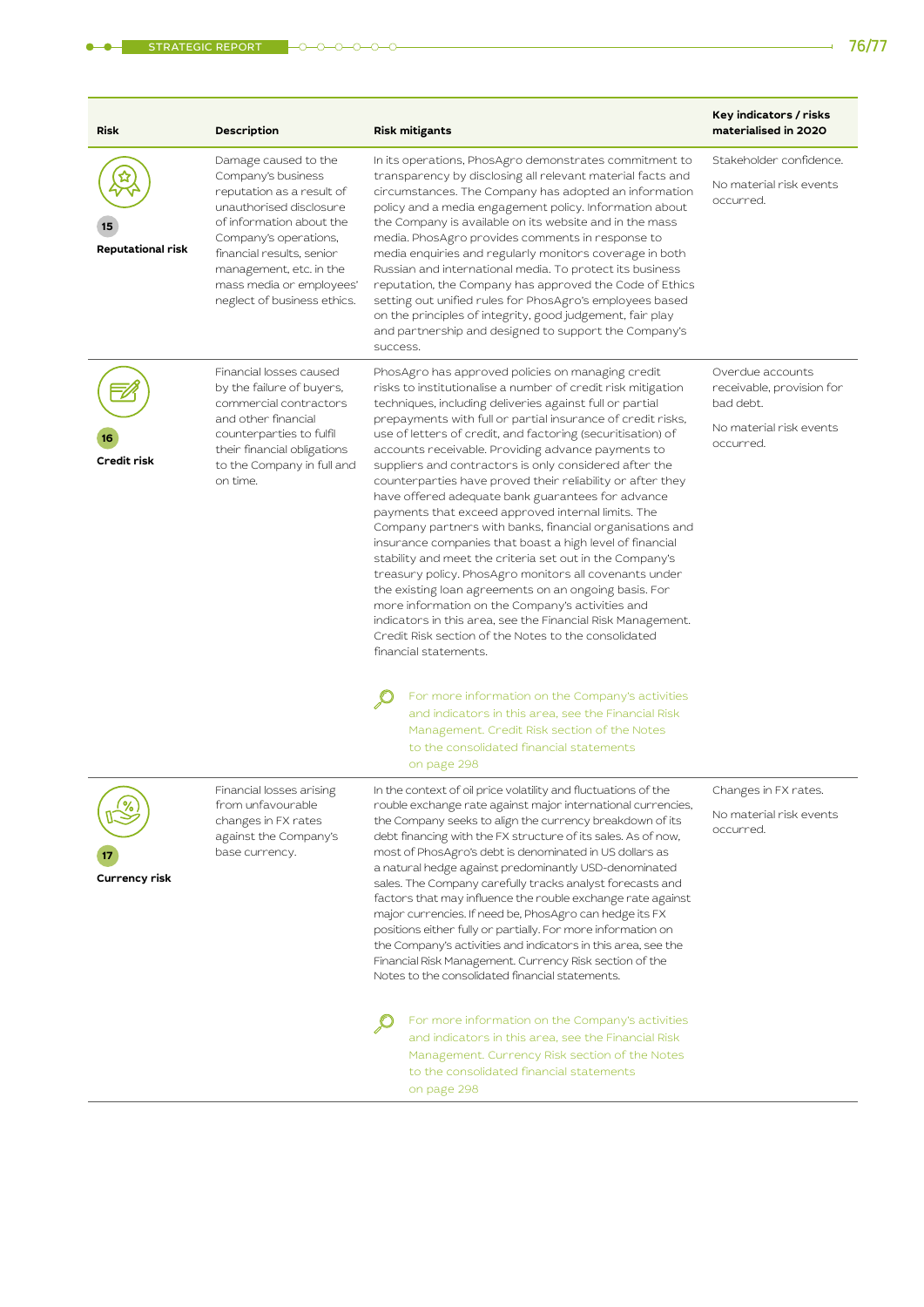| <b>Risk</b>         | Description                                                                                                                                                                                                                                                                                                                                                                                                                                                                                                                        | <b>Risk mitigants</b>                                                                                                                                                                                                                                                                                                                                                                                                                                                                                                                                                                                                                                                                                                                                                                                                                                                                                                                                                                                                                                                                                                                                                                                                                                                                                                         | Key indicators / risks<br>materialised in 2020                                                                                                                                                                                                                                                                                                                                                                                           |
|---------------------|------------------------------------------------------------------------------------------------------------------------------------------------------------------------------------------------------------------------------------------------------------------------------------------------------------------------------------------------------------------------------------------------------------------------------------------------------------------------------------------------------------------------------------|-------------------------------------------------------------------------------------------------------------------------------------------------------------------------------------------------------------------------------------------------------------------------------------------------------------------------------------------------------------------------------------------------------------------------------------------------------------------------------------------------------------------------------------------------------------------------------------------------------------------------------------------------------------------------------------------------------------------------------------------------------------------------------------------------------------------------------------------------------------------------------------------------------------------------------------------------------------------------------------------------------------------------------------------------------------------------------------------------------------------------------------------------------------------------------------------------------------------------------------------------------------------------------------------------------------------------------|------------------------------------------------------------------------------------------------------------------------------------------------------------------------------------------------------------------------------------------------------------------------------------------------------------------------------------------------------------------------------------------------------------------------------------------|
| Commodity risk      | Losses associated with<br>unfavourable changes<br>in the market prices for<br>mineral fertilizers and<br>other products or a hike<br>in prices for key feedstock<br>and equipment sourced by<br>the Company.                                                                                                                                                                                                                                                                                                                       | In the context of heightened price volatility in the core<br>product markets, PhosAgro takes consistent steps to<br>optimise its sales structure in terms of the fertilizer grade<br>offering and regional sales focus as a way to maximise the<br>Company's margins. PhosAgro also continues to increase<br>the share of sales to end consumers, improve production<br>efficiency and offer its customers add-on services such<br>as packaging, blending and storage. PhosAgro has offices<br>in Buenos Aires (Argentina), Belgrade (Serbia), Hamburg<br>(Germany), Bayonne (France), Zug (Switzerland), Limassol<br>(Cyprus), Vilnius (Lithuania), Warsaw (Poland), São Paulo<br>(Brazil) and Singapore. With a foothold firmly established<br>in the priority export markets, the Company can respond<br>more quickly to changes in the market demand and<br>customer needs. To reduce its feedstock and equipment<br>expenses, PhosAgro invites multiple suppliers to take part<br>in tenders, enters into long-term supply contracts and<br>develops lasting relationships with its suppliers.                                                                                                                                                                                                                           | Changes in product and<br>feedstock prices.<br>No material risk events<br>occurred.                                                                                                                                                                                                                                                                                                                                                      |
| <b>Climate risk</b> | Risks associated with<br>changes in natural<br>processes or phenomena<br>amid climate change<br>(physical factors) or<br>with political, economic,<br>financial or other decisions<br>made by governments,<br>multilateral organisations,<br>financial institutions, or<br>producer or consumer<br>associations or other<br>NGOs to curb climate<br>change by reducing<br>GHG emissions through<br>carbon border adjustment<br>or restrictions on the<br>use of fossil fuels or<br>non-renewable energy<br>(transitional factors). | Processes to identify and assess climate change risks are<br>being integrated throughout the value chain - from design,<br>procurement and apatite-nepheline ore mining to finished<br>product delivery. The climate risk management framework is<br>also an integral part of the Company's risk management and<br>internal control framework.<br>In December 2020, the Board of Directors approved<br>PhosAgro's Climate Strategy, the key elements of which are<br>an analysis of climate risks and opportunities, a scenario<br>analysis, the setting of science-based targets and a low-<br>carbon transition plan.<br>In accordance with the Climate Strategy, priority actions<br>are being taken to develop and implement the following<br>measures: direct (Scope 1) emission reduction programmes;<br>an internal energy efficiency programme, and communication<br>with energy suppliers to improve the climate profile of energy<br>supplies (Scope 2); a supplier and customer engagement plan<br>and supplier ESG ratings (Scope 3); and integration of climate<br>risks into the risk management framework, climate KPIs,<br>science-based climate targets (SBTi) and global projects.<br>which is the distribution of the state of the state of the state of the state of the state of the state of the $\sim$ | Deviations resulting<br>from climate impacts (by<br>focus area).<br>In 2020, there were<br>severe weather events,<br>with effects including<br>squalls and excessive<br>precipitation. However,<br>at this stage it is difficult<br>to assess the extent<br>to which this weather<br>was caused by climate<br>change. In any case, the<br>Company did not incur<br>any significant losses<br>associated with these<br>natural phenomena. |

53

Thanks to these actions, the Company has improved its ratings for climate disclosure (CDP) and sustainable development (Systainalytics).